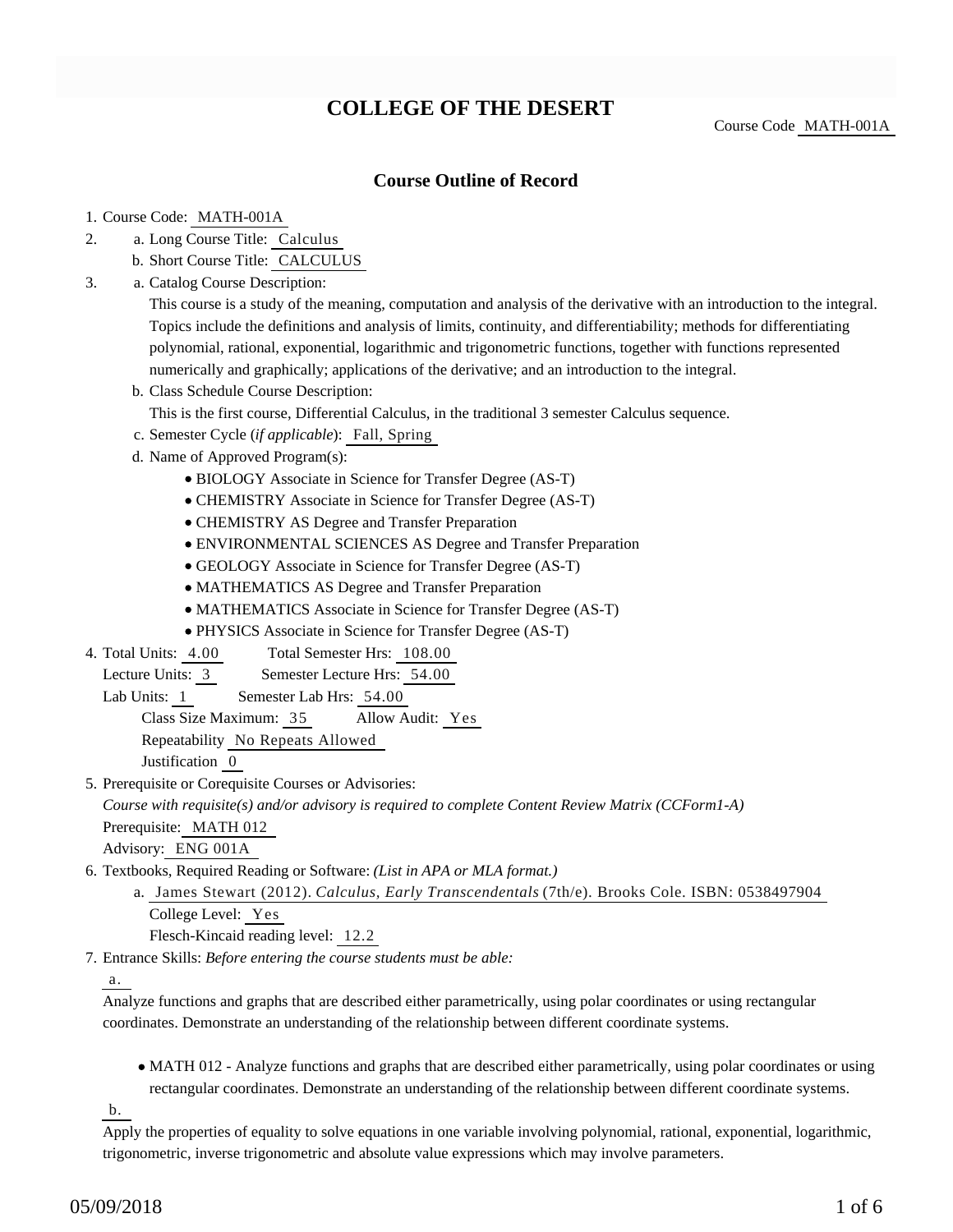MATH 012 - Apply the properties of equality to solve equations in one variable involving polynomial, rational, exponential, logarithmic, trigonometric, inverse trigonometric and absolute value expressions which may involve parameters.

## c.

Apply the properties of the real numbers to solve inequalities in one variable involving polynomial, rational, root, exponential, trigonometric and absolute value expressions.

MATH 012 - Apply the properties of the real numbers to solve inequalities in one variable involving polynomial, rational, root, exponential, trigonometric and absolute value expressions.

## d.

Perform arithmetic with the complex numbers and use the complex numbers to completely solve a quadratic equation. Represent complex numbers in both rectangular and polar form and use DeMoivre's theorem to calculate powers and roots of complex numbers.

MATH 012 - Perform arithmetic with the complex numbers and use the complex numbers to completely solve a quadratic equation. Represent complex numbers in both rectangular and polar form and use DeMoivre's theorem to calculate powers and roots of complex numbers.

e.

Analyze polynomial functions in one variable using methods such as end behavior analysis, the factor theorem, the remainder theorem, the theorem on rational zeros, Descartes' rule of signs, the intermediate value theorem, division algorithms, conjugate zeros and the fundamental theorem of algebra.

MATH 012 - Analyze polynomial functions in one variable using methods such as end behavior analysis, the factor theorem, the remainder theorem, the theorem on rational zeros, Descartes' rule of signs, the intermediate value theorem, division algorithms, conjugate zeros and the fundamental theorem of algebra.

#### f.

Analyze rational functions in one variable by analyzing the polynomials in the numerator and denominator and interpreting these to find domain, range, intercepts, and asymptotes and visualizing these through the construction of a graph.

MATH 012 - Analyze rational functions in one variable by analyzing the polynomials in the numerator and denominator and interpreting these to find domain, range, intercepts, and asymptotes and visualizing these through the construction of a graph.

#### g.

Analyze exponential and logarithmic functions by finding an exponential expression based on essential characteristics such as the growth factor and in terms of domain, concavity, intercepts, asymptotes, transformations, and by visualizing these in the construction of a graph for the function.

MATH 012 - Analyze exponential and logarithmic functions by finding an exponential expression based on essential characteristics such as the growth factor and in terms of domain, concavity, intercepts, asymptotes, transformations, and by visualizing these in the construction of a graph for the function.

### h.

Demonstrate an understanding of a rich variety of trigonometric identities including the pythagorean identities, addition identities, the double angle identities, the half angle identities, sum to product and product to sum identities by proof and through the application of these identities to solve trigonometric equations and simplify trigonometric expressions.

MATH 012 - Demonstrate an understanding of a rich variety of trigonometric identities including the pythagorean identities, addition identities, the double angle identities, the half angle identities, sum to product and product to sum identities by proof and through the application of these identities to solve trigonometric equations and simplify trigonometric expressions.

i.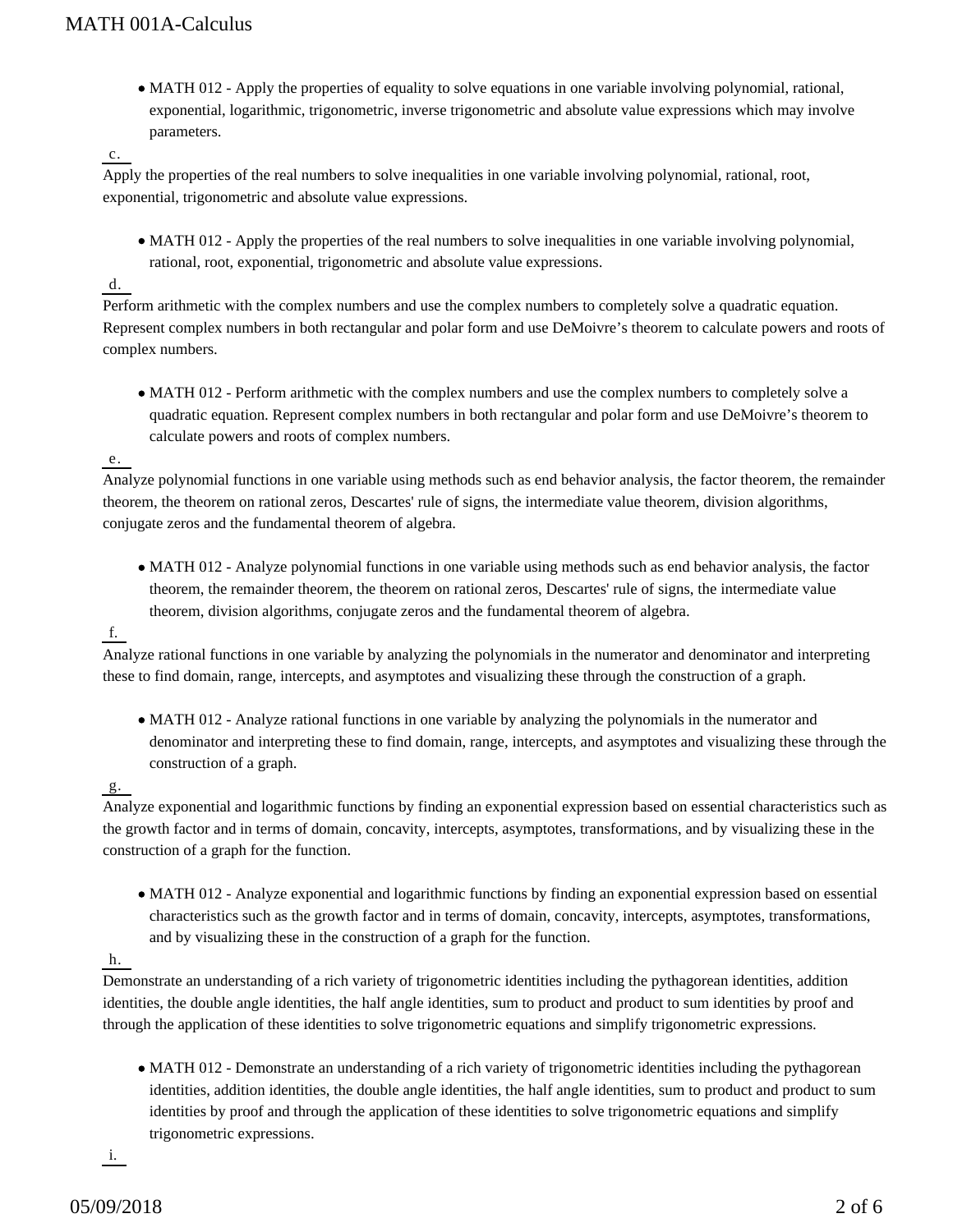Analyze trigonometric and inverse trigonometric functions in terms of their domain, range, asymptotes, and periodicity, and how these relate to chords, secants and arcs on the unit circle. Demonstrate an understanding of these circular functions by constructing graphs and solving equations.

MATH 012 - Analyze trigonometric and inverse trigonometric functions in terms of their domain, range, asymptotes, and periodicity, and how these relate to chords, secants and arcs on the unit circle. Demonstrate an understanding of these circular functions by constructing graphs and solving equations.

### j.

Use Polya's problem solving strategies to solve problems, with an emphasis on the algebraic method with appropriate applications of polynomial, rational, root, exponential, logarithmic, trigonometric and inverse trigonometric expressions.

MATH 012 - Use Polya's problem solving strategies to solve problems, with an emphasis on the algebraic method with appropriate applications of polynomial, rational, root, exponential, logarithmic, trigonometric and inverse trigonometric expressions.

#### k.

l.

Communicate mathematics effectively using proper terminology in both verbal and written expressions.

MATH 012 - Communicate mathematics effectively using proper terminology in both verbal and written expressions.

Apply the properties of equality and the real numbers to solve systems of equations and inequalities. Represent a system of equations using matrix notation and demonstrate an understanding of the arithmetic of matricies.

MATH 012 - Apply the properties of equality and the real numbers to solve systems of equations and inequalities.

Represent a system of equations using matrix notation and demonstrate an understanding of the arithmetic of matricies. **Advisory Skills:**

m. Read and comprehend word problems.

- ENG 001A Find, read, analyze, evaluate, interpret, and synthesize outside sources, including online information.
- ENG 001A Read, analyze, and interpret varied texts (i.e. literature, digital forms, visual).
- 8. Course Content and Scope:

#### Lecture:

- 1. Definition and computation of limits using numerical, graphical, and algebraic approaches;
- 2. Continuity and differentiability of functions;
- 3. Derivative as a limit;
- 4. Interpretation of the derivative as: slope of tangent line, a rate of change;
- 5. Differentiation formulas: constants, power rule, product rule, quotient rule and chain rule;
- 6. Derivatives of transcendental functions such as trigonometric, exponential or logarithmic;
- 7. Implicit differentiation with applications, and differentiation of inverse functions;
- 8. Higher-order derivatives;
- 9. Graphing functions using first and second derivatives, concavity and asymptotes;
- 10. Maximum and minimum values, and optimization;
- 11. Mean Value Theorem;
- 12. Antiderivatives and indefinite integrals;
- 13. Area under a curve;
- 14. Definite integral; Riemann sum;
- 15. Properties of the integral;
- 16. Fundamental Theorem of Calculus;
- 17. Integration by substitution; and
- 18. Indeterminate forms and L'Hopital's Rule.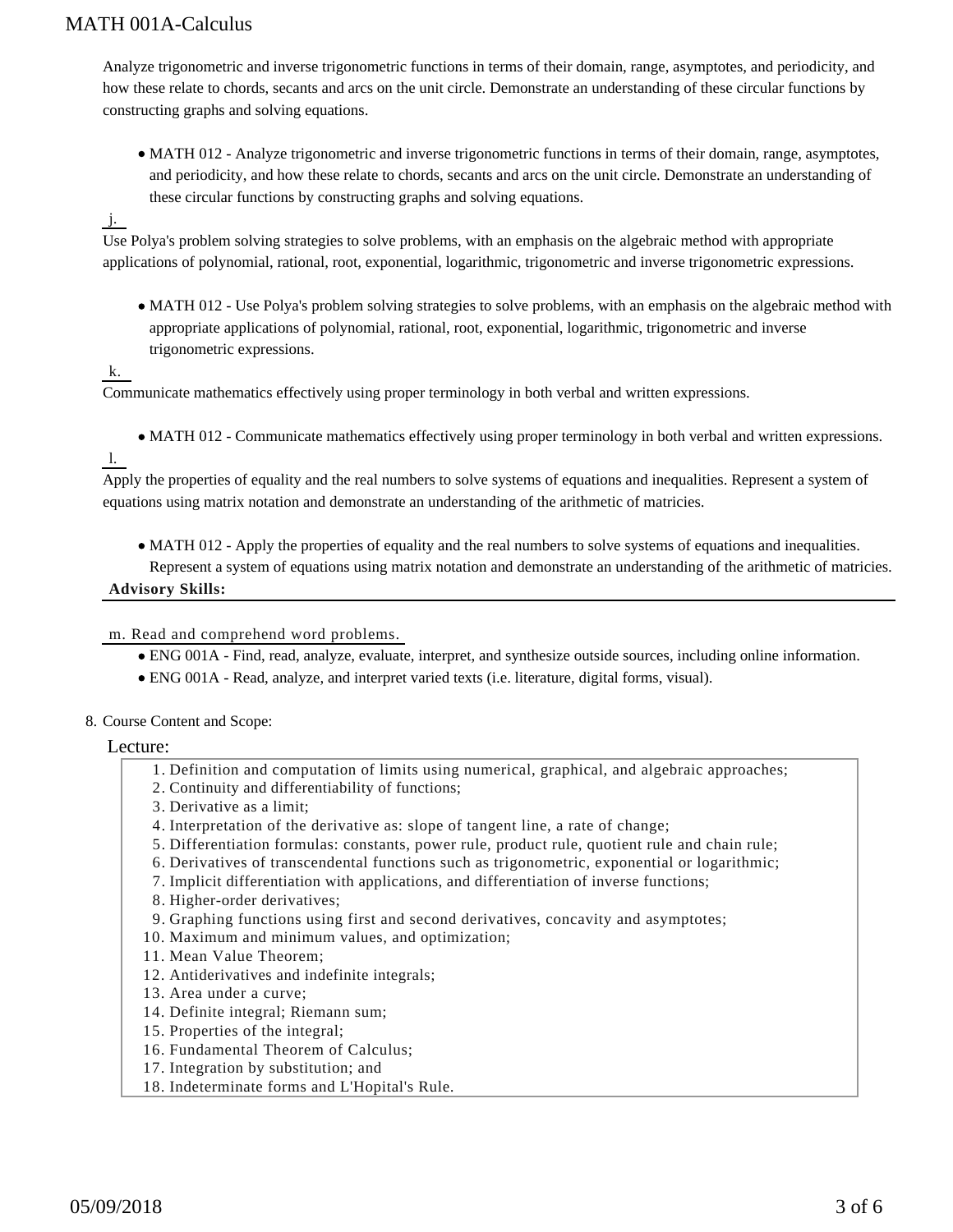#### Lab: *(if the "Lab Hours" is greater than zero this is required)*

1. Applications of topics discussed in lecture using appropriate mathematical tools, including technology.

#### 9. Course Student Learning Outcomes:

1.

Evaluate the limit of a function using the concept that it is the behavior of a function when the input variable gets arbitrarily close to a certain value or its magnitude becomes arbitrarily small or arbitrarily large.

### $\mathcal{L}$

Find the derivative of a function using a variety of methods, including the definition as a limit.

3.

Use the concept of derivative and fluency in skills from arithmetic, algebra, geometry, analytic geometry, and trigonometry to model and solve application problems that involve rates of change.

4.

Demonstrate critical and logical thinking, by frequent use of deductive reasoning in mathematics, in the context of differential calculus.

10. Course Objectives: Upon completion of this course, students will be able to:

- a. Compute the limit of a function at a real number;
- b. Determine if a function is continuous at a real number;
- c. Construct the derivative of a function as a limit;
- d. Construct the equation of a tangent line to a function;
- e. Compute derivatives using differentiation formulas;
- f. Use differentiation to solve applications such as related rate problems and optimization problems;
- g. Use implicit differentiation;
- h. Graph functions using methods of calculus;
- i. Evaluate a definite integral as a limit;
- j. Evaluate integrals using the Fundamental Theorem of Calculus; and
- k. Apply integration to find area.

11. Methods of Instruction: *(Integration: Elements should validate parallel course outline elements)* 

- a. Discussion
- b. Laboratory
- c. Lecture
- d. Technology-based instruction
- 12. Assignments: (List samples of specific activities/assignments students are expected to complete both in and outside of class.) In Class Hours: 108.00

Outside Class Hours: 108.00

a. In-class Assignments

Attend classroom lectures and take notes.

- 1. Participate in classroom discussions to review, analyze, diagnose, and evaluate various methods of solution used in homework assignments.
- 2. Complete laboratory assignments using appropriate mathematical tools.
- 3. Complete examinations involving problems that apply studied principles to new situations.
- b. Out-of-class Assignments

Read textbooks and supplementary assignments.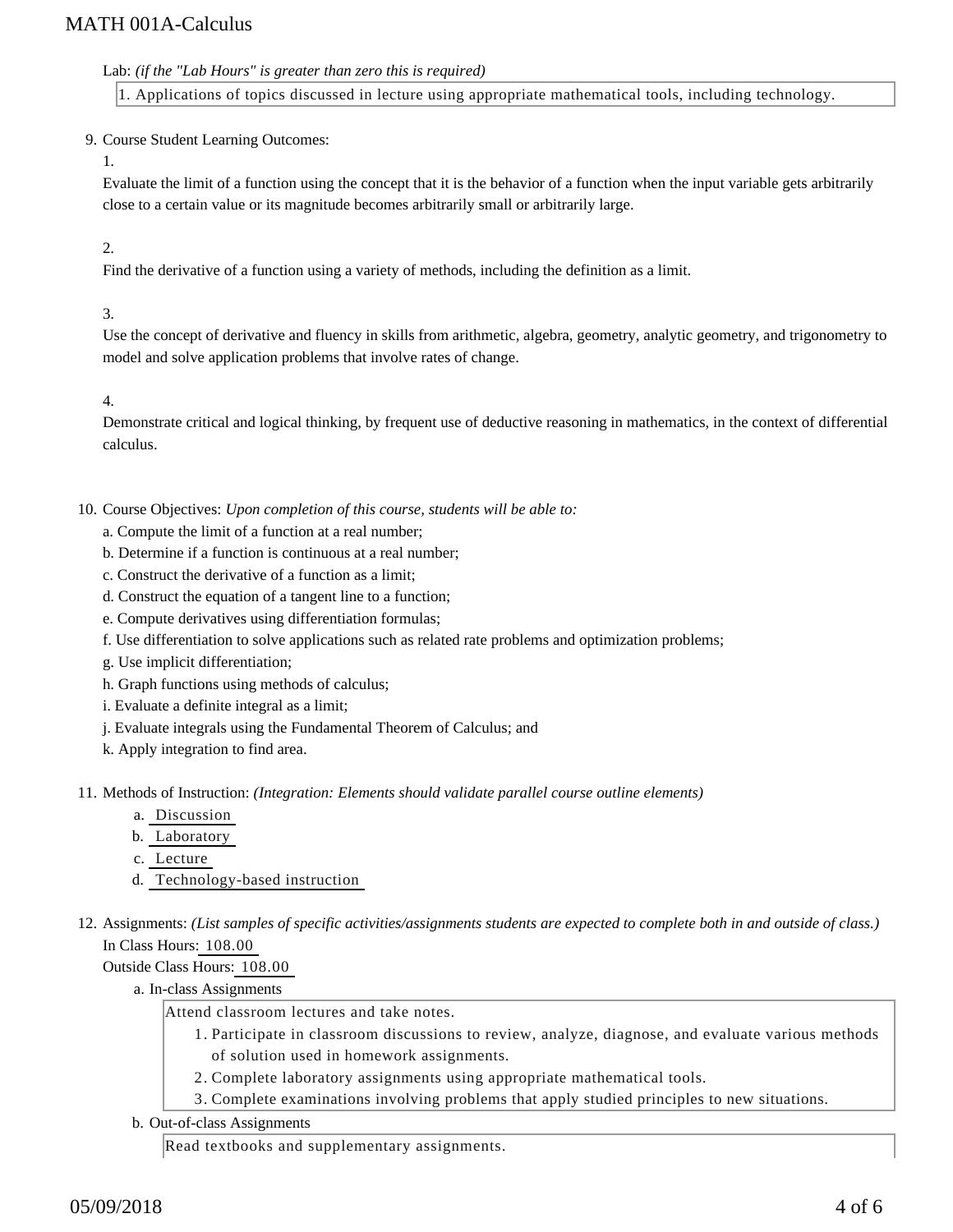Complete assigned homework including problem solving, exercises to improve skills and mathematical understanding.

Complete examinations involving problems that apply studied principles to new situations.

13. Methods of Evaluating Student Progress: The student will demonstrate proficiency by:

- College level or pre-collegiate essays
- Written homework
- Guided/unguided journals
- Portfolios
- Term or research papers
- Reading reports
- Laboratory projects
- Computational/problem solving evaluations
- Presentations/student demonstration observations
- Group activity participation/observation
- Product/project development evaluation
- Self/peer assessment and portfolio evaluation
- True/false/multiple choice examinations
- Mid-term and final evaluations
- Student preparation
- Oral and practical examination
- 14. Methods of Evaluating: Additional Assessment Information:

15. Need/Purpose/Rationale -- All courses must meet one or more CCC missions.

IGETC Area 2: Mathematical Concepts and Quantitative Reasoning

A: Mathematic

CSU GE Area B: Physical and its Life Forms(mark all that apply)

B4 - Mathematics/Quantitative Thinking

PO-GE C4.b - Language & Rationality (Communication & Analytical Thinking)

Gather, assess, and interpret relevant information.

Apply logical and critical thinking to solve problems; explain conclusions; and evaluate, support, or critique the

thinking of others.

IO - Scientific Inquiry

Analyze quantitative and qualitative information to make decisions, judgments, and pose questions.

IO - Global Citizenship - Scientific & Technological Literacy

 Utilize quantitative expression in a variety of contexts. These would include units of measurement, visual representations, and scales and distributions.

 Synthesize, interpret, and infer, utilizing information, data, and experience to solve problems, innovate, and explore solutions.

#### 16. Comparable Transfer Course

| <b>University System</b> | <b>Campus</b> | <b>Course Number</b> | <b>Course Title</b> | <b>Catalog Year</b> |
|--------------------------|---------------|----------------------|---------------------|---------------------|
| UC                       | UC Berkeley   |                      | Math 1A - Calculus  | 2011                |

17. Special Materials and/or Equipment Required of Students:

| Graphing and programmable calculator |  |
|--------------------------------------|--|
|                                      |  |

Required Material? 18. Materials Fees: